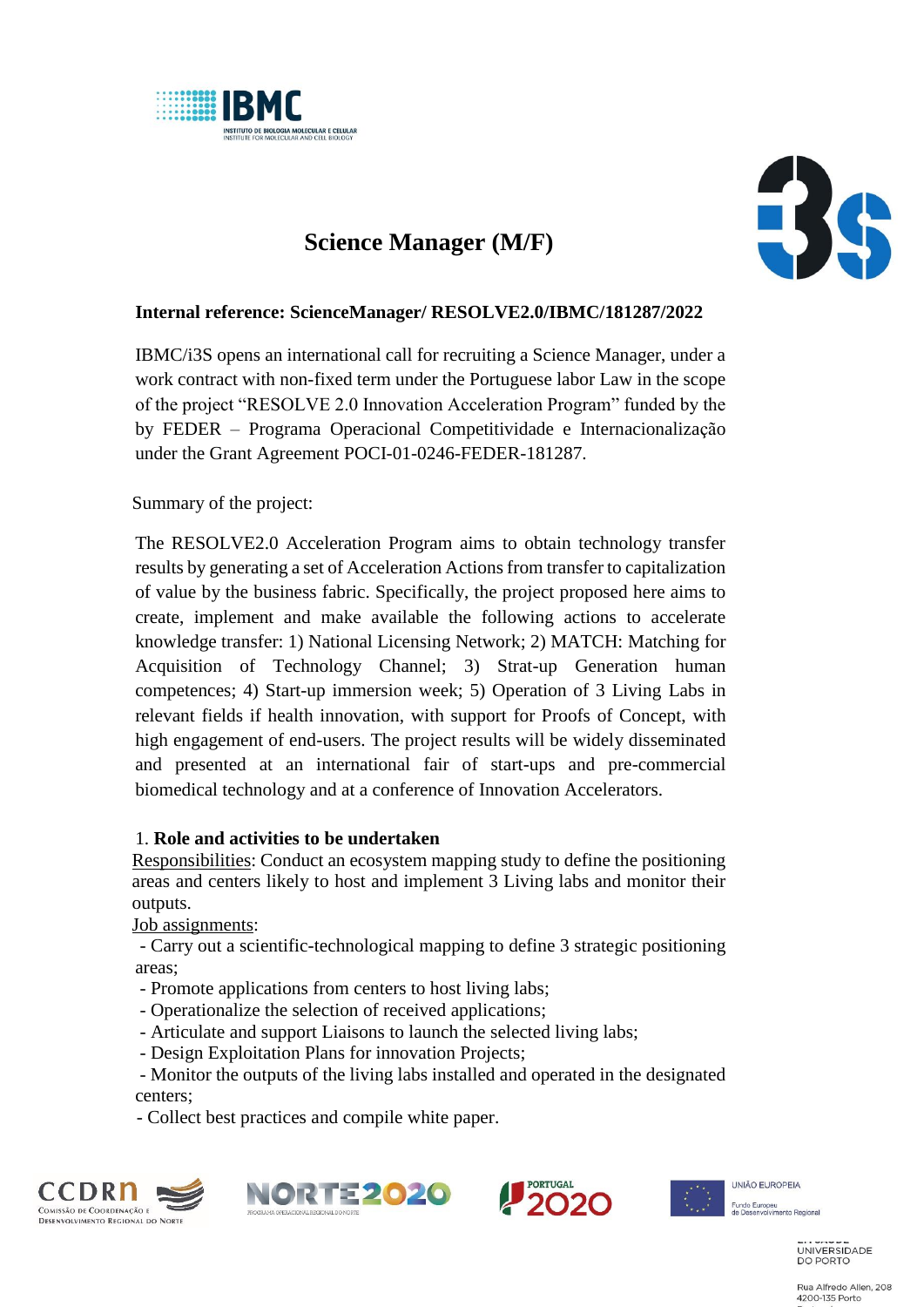

### 2. **Applicable legislation**

- Labour Code, Law no. 7/2009 of 12 February, on its current draft

## 3. **Tender selection panel**

- President: Hugo Prazeres
- Vowel: Bárbara Macedo
- Vowel: Catarina Neves
- Substitute: Paula Perez
- Substitute: Susana Magalhães

4. **Workplace** IBMC/i3S – Rua de Alfredo Allen, 208,

#### 5. **Salary**

Monthly remuneration: 1866,08 Euros.

## 6. **Specific requirements for the position are:**

Mandatory:

- Master degree in Life Sciences, or related scientific area,
- Professional experience in life sciences R&D management.

We are looking for highly motivated applicants who, in addition to the required qualifications, have preferentiality the following competences and skills:

- Have an entrepreneurial mindset, are diplomatic and work in a result- and service-oriented manner;
- A team player with the ability to interact with innovation players with different backgrounds and career stages.
- Have solid communication and negotiation skills and properly represent the RESOLVE project;
- Good level of English language, written and spoken;
- PhD can be a plus.

#### 7. **Assessment criteria**

Professional experience in the area of life sciences R&D and project management (30%)









 $\blacksquare$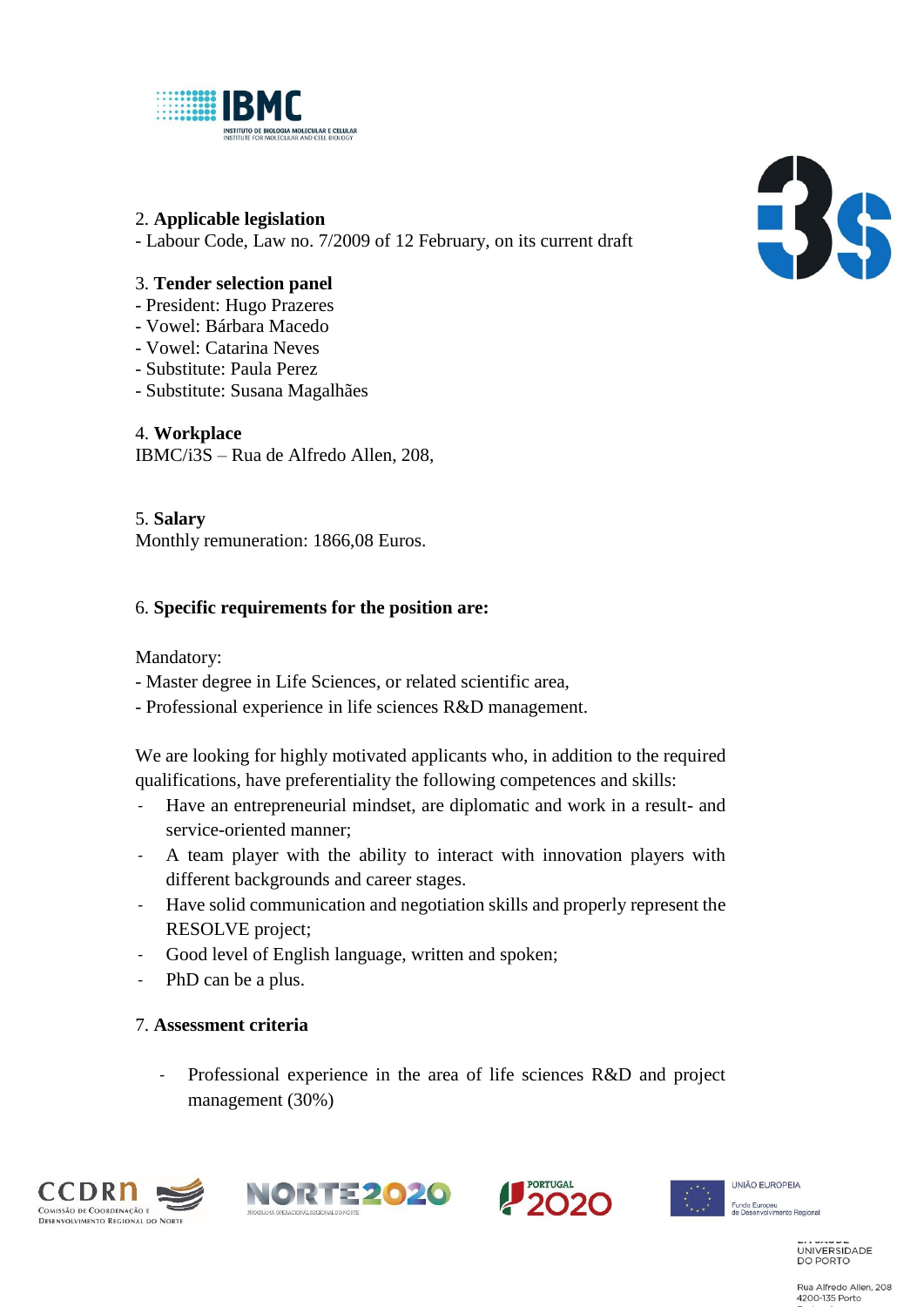

- Professional experience establishing multi-partner project in the framework of Innovation awards and Innovation Accelerator Programs (30%)
- Professional experience in communication and dissemination actions at regional, national and European level (20%)
- Good level of English language, written and spoken (10%)

Top 2 applicants will be invited for an interview (10%) consisting of a 20 min, session of Q&A.

# 8. **Assessment of applications**

The final classification of the applicants is given based on a scale 0-100.

Minutes of panel meetings shall be executed and shall include a summary of all occurrences of said meeting, and shall be provided to candidates whenever required.

After application of the selection criteria, the panel shall prepare a sorted list of approved candidates with classification.

# **9. Application details (documents, process and deadline)**

Applications must be written in English and include all supporting documents encompassed by section 6 and 7 for tender admission, namely:

- Master certificate or diploma copy.

- Curriculum vitae (maximum 3 pages), structured considering the evaluation criteria including names and contact details of at least 2 references.

- Letter of motivation (maximum 1 page).
- Other documentation relevant for the professional evaluation of the candidate.

Candidates must submit their application filing the required information and supporting documentation, in a digital form (PDF format), through the link: [https://dozer.i3s.up.pt/applicationmanagement/#/addapplications/ScienceMana](https://dozer.i3s.up.pt/applicationmanagement/#/addapplications/ScienceManagerRESOLVE2.0IBMC1812872022) [gerRESOLVE2.0IBMC1812872022](https://dozer.i3s.up.pt/applicationmanagement/#/addapplications/ScienceManagerRESOLVE2.0IBMC1812872022)

Applications will be accepted from  $27<sup>th</sup>$  April to  $13<sup>th</sup>$  May 2022.

Note: All candidates who submit their applications in an improper way or fail to prove the requirements imposed by this tender are excluded from admission. In case of doubt, the panel is entitled to request any candidate to present further documentation supporting their statements.











4200-135 Porto